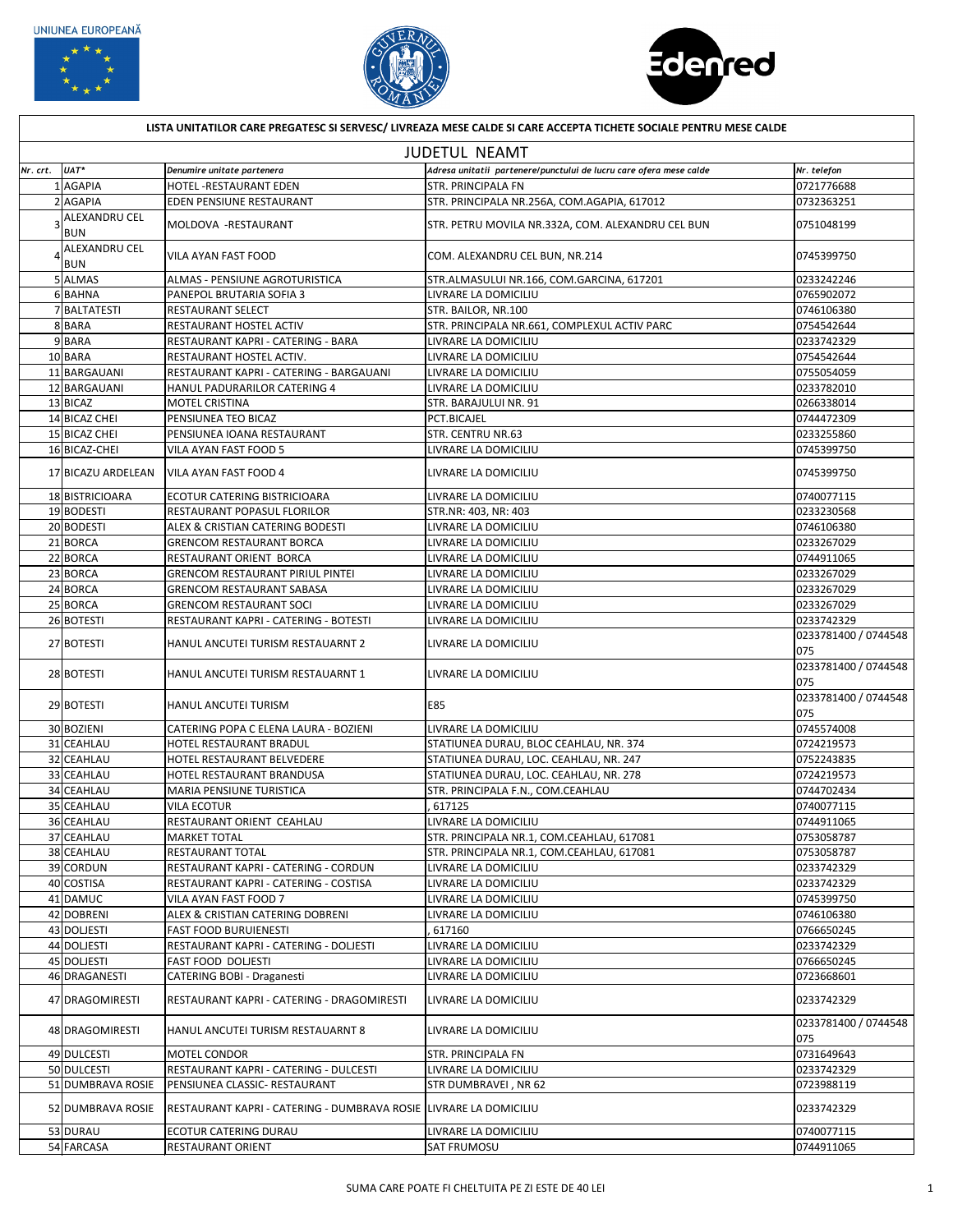|                | 55 FARCASA                               | ORIZONT 2 RESTAURANT PENSIUNE TURISTICA                               | STR. PRINCIPALA, NR. 355                                               | 0233267029                           |
|----------------|------------------------------------------|-----------------------------------------------------------------------|------------------------------------------------------------------------|--------------------------------------|
|                | 56 FARCASA                               | <b>GRENCOM RESTAURANT FARCASA</b>                                     | LIVRARE LA DOMICILIU                                                   | 0233267029                           |
|                | 57 FAUREI                                | RESTAURANT KAPRI - CATERING - FAUREI                                  | LIVRARE LA DOMICILIU                                                   | 0233742329                           |
|                | 58 FRUMOSU                               | <b>GRENCOM RESTAURANT FRUMOSU</b>                                     | LIVRARE LA DOMICILIU                                                   | 0233267029                           |
|                | 59 GADINTI                               | CATERING POPA C ELENA LAURA - GADINTI                                 | LIVRARE LA DOMICILIU                                                   | 0745574008                           |
|                | 60 GADINTI                               | CATERING POPA C ELENA LAURA - GADINTI                                 | LIVRARE LA DOMICILIU                                                   | 0745574008                           |
|                | 61 GARCINA                               | <b>BALAN PENSIUNE TURISTICA</b>                                       | STR. PRINCIPALA F.N., COM.GARCINA                                      | 0723854765                           |
|                | 62 GHERAESTI                             | RESTAURANT KAPRI - CATERING - GHERAESTI                               | LIVRARE LA DOMICILIU                                                   | 0755054059                           |
|                | 63 GHINDAOANI                            | ALEX & CRISTIAN RESTAURANT 2                                          | LIVRARE LA DOMICILIU                                                   | 0746106380                           |
|                | 64 GHINDAOANI                            | ALEX & CRISTIAN RESTAURANT 1                                          | LIVRARE LA DOMICILIU                                                   | 0746106380                           |
|                | 65 GHINDAOANI                            | <b>BALAN PENSIUNE TURISTICA GHINDAOANI</b>                            | LIVRARE LA DOMICILIU                                                   | 0723854765                           |
|                | 66 GIROV                                 | PENSIUNE & RESTAURANT ANA                                             | CALEA ROMANULUI NR.337<br>STR. INV.GHEORGHE POPOVICI NR.240, COM.GIROV | 0769071701<br>0233290770             |
|                | 67 GIROV<br>68 GIROV                     | RESTAURANT CLASIC ELENA<br>RESTAURANT KAPRI - CATERING - GIROV        | LIVRARE LA DOMICILIU                                                   | 0233742329                           |
|                | 69 GIROV                                 | <b>BALAN PENSIUNE TURISTICA GIROV</b>                                 | LIVRARE LA DOMICILIU                                                   | 0723854765                           |
|                | 70 GRINTIES                              | <b>ECOTUR CATERING GRINTIES</b>                                       | LIVRARE LA DOMICILIU                                                   | 0740077115                           |
|                | 71 GRINTIES                              | <b>ECOTUR CATERING POIANA</b>                                         | LIVRARE LA DOMICILIU                                                   | 0740077115                           |
|                | 72 GRUMAZESTI                            | <b>ALEX &amp; CRISTIAN CATERING GRUMAZESTI</b>                        | LIVRARE LA DOMICILIU                                                   | 0746106380                           |
|                | 73 HANGU                                 | RESTAURANT PENSIUNE LA BUNICA                                         | NR: 109, COM.HANGU                                                     | 0752212123                           |
|                | 74 HANGU                                 | RESTAURANT ORIENT HANGU                                               | LIVRARE LA DOMICILIU                                                   | 0744911065                           |
|                | 75 HORIA                                 | VIS IMPLINIT COPII FERICITI RESTAURANT                                | STR. PIETREI, NR.2F                                                    | 0740706908                           |
|                | 76 HORIA                                 | RESTAURANT KAPRI - CATERING - HORIA                                   | LIVRARE LA DOMICILIU                                                   | 0233742329                           |
|                | 77 HUMULESTI                             | PENSIUNEA EDERA RESTAURANT HUMULESTI                                  | LIVRARE LA DOMICILIU                                                   | 0742543498                           |
|                | 78 ICUSESTI                              | PANEPOL BRUTARIA SOFIA 1                                              | 617251                                                                 | 0765902072                           |
|                | 79 ICUSESTI                              | RESTAURANT KAPRI - CATERING - ICUSESTI                                | LIVRARE LA DOMICILIU                                                   | 0233742329                           |
|                | 80 ION CREANGA                           | RESTAURANT KAPRI - CATERING - ION CREANGA                             | <b>LIVRARE LA DOMICILIU</b>                                            | 0233742329                           |
| R <sub>1</sub> | LUNCA (VANATORI-<br>NEAMT)               | PENSIUNEA EDERA RESTAURANT LUNCA                                      | ILIVRARE LA DOMICILIU                                                  | 0742543498                           |
|                | <b>MANASTIREA</b><br><b>NEAMT</b>        | PENSIUNEA EDERA RESTAURANT MANASTIREA<br><b>NEAMT</b>                 | <b>LIVRARE LA DOMICILIU</b>                                            | 0742543498                           |
|                | 83 MOLDOVENI                             | RESTAURANT KAPRI - CATERING - MOLDOVENI                               | LIVRARE LA DOMICILIU                                                   | 0233742329                           |
|                | 84 NEGRESTI (BARA)                       | <b>BALAN PENSIUNE TURISTICA NEGRESTI</b>                              | LIVRARE LA DOMICILIU                                                   | 0723854765                           |
|                | 85 NEMTISOR                              | PENSIUNEA EDERA RESTAURANT NEMTISOR                                   | LIVRARE LA DOMICILIU                                                   | 0742543498                           |
|                | 86 ONICENI                               | CATERING POPA C ELENA LAURA - ONICENI                                 | LIVRARE LA DOMICILIU                                                   | 0745574008                           |
|                | 87 PANGARATI                             | <b>BALAD'OR RESTAURANT</b>                                            | <b>DN15</b>                                                            | 0761333600                           |
|                |                                          |                                                                       |                                                                        |                                      |
|                | 88 PANGARATI                             | VILA AYAN FAST FOOD 1                                                 | LIVRARE LA DOMICILIU                                                   | 0745399750                           |
|                | 89 PARAUL MARE                           | ECOTUR CATERING PARAUL MARE                                           | LIVRARE LA DOMICILIU                                                   | 0740077115                           |
|                | 90 PASTRAVENI                            | RESTAURANT KAPRI - CATERING - PASTRAVENI                              | LIVRARE LA DOMICILIU                                                   | 0233742329<br>0233781400 / 0744548   |
|                | 91 PASTRAVENI                            | HANUL ANCUTEI TURISM RESTAUARNT 7                                     | LIVRARE LA DOMICILIU                                                   | 075                                  |
|                | 92 PETRICANI                             | RESTAURANT KAPRI - CATERING - PETRICANI                               | LIVRARE LA DOMICILIU                                                   | 0233742329                           |
|                | 93 PIATRA NEAMT                          | RESTAURANT COCOSUL DE AUR                                             | PIATA STEFAN CEL MARE NR. 1                                            | 0722343224                           |
|                | 94 PIATRA NEAMT                          | <b>DISCO BAR SELECT SRL</b>                                           | STR. MIORITEI NR.10                                                    | 0740794957                           |
|                | 95 PIATRA NEAMT                          | MOLDOVA PENSIUNE TURISTICA                                            | STR. PRIMAVERII, 610072 STR. PRINCIPALA NR. 332A, SAT BISTRITA         | 0751048199                           |
|                | 96 PIATRA NEAMT<br>97 PIATRA NEAMT       | <b>RESTAURANT AURA</b><br>IRESTAURANT KAPRI - CATERING - PIATRA NEAMT | <b>STR. PETRU MOVILA NR.172</b><br><b>STR. STEFAN CEL MARE NR.3</b>    | 0742614361<br>0233742329             |
|                |                                          |                                                                       |                                                                        |                                      |
|                | 98 PIATRA NEAMT                          | PETRU DOPO POCO PIZZA PN.SCOALA 4                                     | <b>BD. DECEBAL NR.55</b>                                               | 0232217677                           |
|                | 99 PIATRA NEAMT                          | PETRU DOPO POCO PIZZA PN.PAM GAZ                                      | <b>BD. REPUBLICII NR.26</b>                                            | 0232217677                           |
|                | 100 PIATRA NEAMT<br>101 PIATRA NEAMT     | PETRU DOPO POCO PIZZA PN TRAIAN                                       | <b>BD. TRAIAN BL S1, PARTER</b>                                        | 0232217677<br>0232217677             |
|                | 102 PIATRA NEAMT                         | PETRU DOPO POCO PIZZA PN STEFAN(UNIC)<br><b>BERARIA NENEA IANCU</b>   | PIATA STEFAN CEL MARE NR.111, PARTER<br><b>BD. REPUBLICII NR.5</b>     | 0233213114                           |
|                | 103 PIATRA NEAMT                         | <b>BRAUCO PAN SRL</b>                                                 | BD. DASCALESCU, GENERAL NR. 254, 1 MAI                                 | 0722619547                           |
|                | 104 PIATRA NEAMT                         | <b>RESTAURANT CUPOLA</b>                                              | PIAȚA ȘTEFAN CEL MARE NR 18, 610115                                    | 0742481877                           |
|                | 105 PIATRA NEAMT                         | <b>SC CEREMONIA</b>                                                   | STR. OITUZ NR.1, 610091                                                | 0745430410                           |
|                | 106 PIATRA SOIMULUI                      | <b>BALAN PENSIUNE TURISTICA LUMINIS</b>                               | LIVRARE LA DOMICILIU                                                   | 0723854765                           |
|                | 107 PIATRA-NEAMT                         | <b>DISCO BAR SELECT - BODESTI</b>                                     | LIVRARE LA DOMICILIU                                                   | 0740794957                           |
|                | 108 PIATRA-NEAMT                         | DISCO BAR SELECT GHINDAOANI                                           | LIVRARE LA DOMICILIU                                                   | 0740794957                           |
|                | 109 PIATRA-NEAMT                         | DISCO BAR SELECT SRL CRACAOANI                                        | LIVRARE LA DOMICILIU                                                   | 0740794957                           |
|                | 110 PIATRA-NEAMT                         | <b>DISCO BAR SELECT NEGRESTI</b>                                      | LIVRARE LA DOMICILIU                                                   | 0740794957                           |
|                | 111 PIATRA-NEAMT                         | <b>DISCO BAR SELECT - OSLOBENI</b>                                    | LIVRARE LA DOMICILIU                                                   | 0740794957                           |
|                | 112 PIATRA-NEAMT                         | DABO DONER PIATRA NEAMT                                               | BD. DECEBAL NR 79,, 610046                                             | 0728566992                           |
|                | 113 PIPIRIG                              | CASA AFETELOR PENSIUNE TURISTICA                                      | STR. PATRIARH NICODIM NR.286, COM.PIPIRIG                              | 0754701827                           |
|                | 114 PIPIRIG                              | PIZERIA RUSTIC                                                        | 617325                                                                 | 0745532644                           |
|                | 115 PODOLENI                             | RESTAURANT KAPRI - CATERING - PODOLENI                                | LIVRARE LA DOMICILIU                                                   | 0233742329                           |
|                | 116 POIANA TEIULUI<br>117 POIANA TEIULUI | RESTAURANT ORIENT PETRU VODA<br>RESTAURANT ORIENT POIANA TEIULUI      | LIVRARE LA DOMICILIU<br>LIVRARE LA DOMICILIU                           | 0744911065<br>0744911065             |
|                | 118 POIENARI                             | CATERING POPA C ELENA LAURA - POIENARI                                | LIVRARE LA DOMICILIU                                                   | 0745574008                           |
|                | 119 POPESTI (FARCASA)                    | <b>GRENCOM RESTAURANT POPESTI</b>                                     | LIVRARE LA DOMICILIU                                                   | 0233267029                           |
|                | 120 RAUCESTI                             | RESTAURANT CABANA TURISTICA BAILE OGLINZI                             | SAT.OGLINZI                                                            | 0732145774;07402780<br>24;0233787877 |

SUMA CARE POATE FI CHELTUITA PE ZI ESTE DE 40 LEI 2